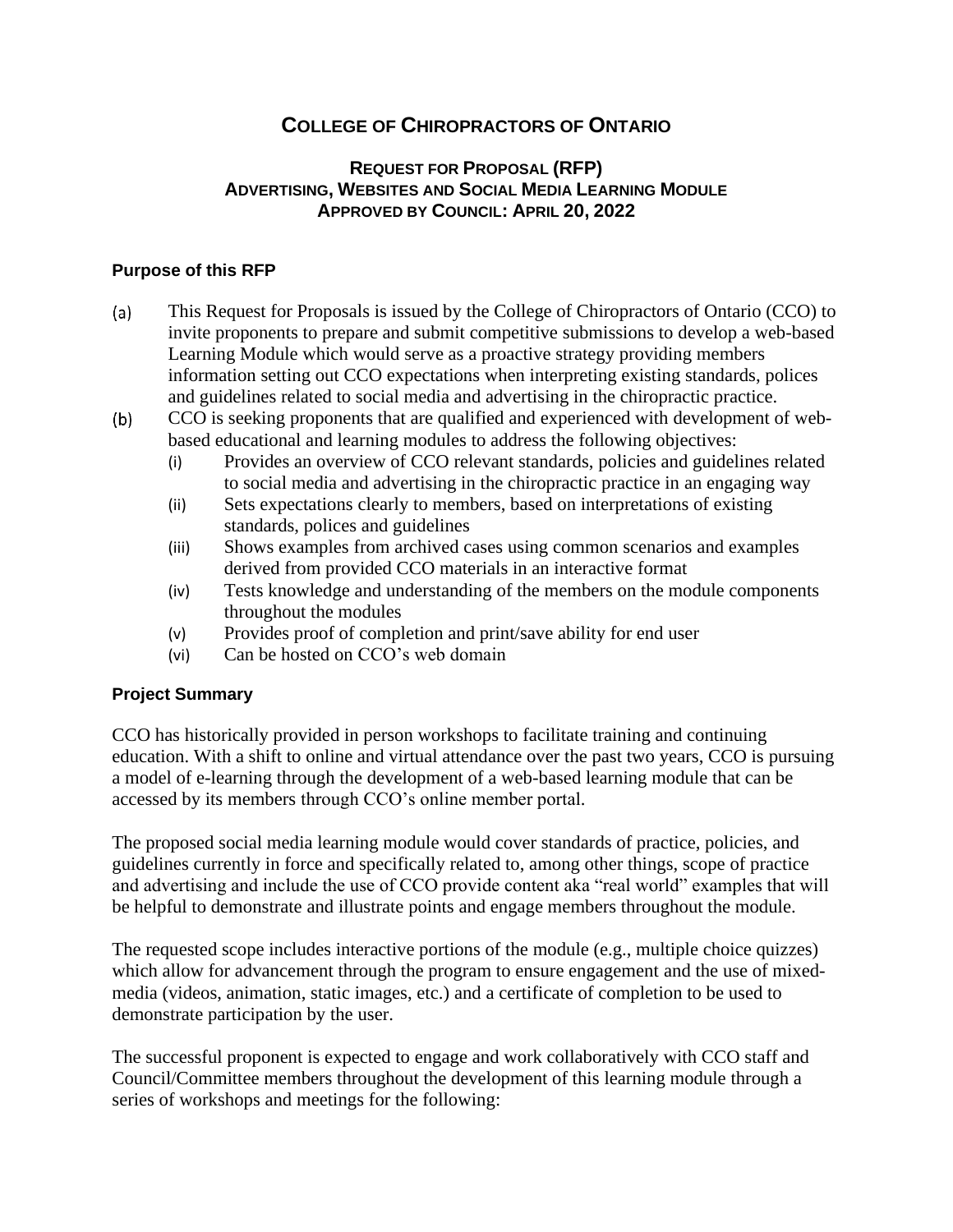- (i) Project kickoff
- (ii) Overview of CCO learning module requirements
- (iii) Storyboarding
- (iv) Scripting and delivery
- (v) User Acceptance Testing
- (vi) Project closeout

CCO will provide to the successful proponent the materials and documentation required to support the design and completion of the overall product.

## **Company Background**

The College of Chiropractors of Ontario (CCO) is the governing body established by the provincial government under the *Regulated Health Professions Act, 1991* (*RHPA*) and the *Chiropractic Act* to regulate chiropractors in Ontario. Currently, there are approximately 5300 members of CCO. CCO is responsible for:

- developing standards of admission to the profession through its registration processes,
- maintaining a public register with member information,
- investigating and disposing of complaints,
- prosecuting members, when necessary, through its Discipline and Fitness to Practise processes,
- developing standards of practice, regulations, policies and guidelines to govern the profession in the public interest,
- ensuring quality chiropractic care through its Quality Assurance (QA) program,
- improving doctor/patient relations through its Patient Relations program.

CCO is governed by a 16-member council composed of nine elected chiropractors and up to seven public members appointed by the government.

## **Resources on Current Standards of Practice, Policies and Guidelines.**

All current standards of practice, polices and guidelines, related to social media and advertising, are currently posted on the CCO website at [www.cco.on.ca](http://www.cco.on.ca/)

Specific attention should be paid to the following:

- [Standard of Practice S-001: Chiropractic Scope of Practice](https://cco.on.ca/wp-content/uploads/2019/06/S-001April302019.pdf)
- [Standard of Practice S-016: Advertising](https://cco.on.ca/wp-content/uploads/2020/02/S-016.pdf)
- [Guideline G-016: Advertising](https://cco.on.ca/wp-content/uploads/2019/06/G-016-June2019.pdf)
- Standard of Practice S-023: Health Care Claims in Advertising, Websites and Social **[Media](https://cco.on.ca/wp-content/uploads/2022/02/S-023Nov252021.pdf)**
- [Guideline G-023: Health Care Claims in Advertising, Websites and Social Media](https://cco.on.ca/wp-content/uploads/2022/02/G-023Nov252021.pdf)
- [Guideline G-012: Use of Social Media](https://cco.on.ca/wp-content/uploads/2019/12/G-012.pdf)
- [Policy P-016: Public Display Protocol](https://cco.on.ca/wp-content/uploads/2019/09/P-016Sept2019.pdf)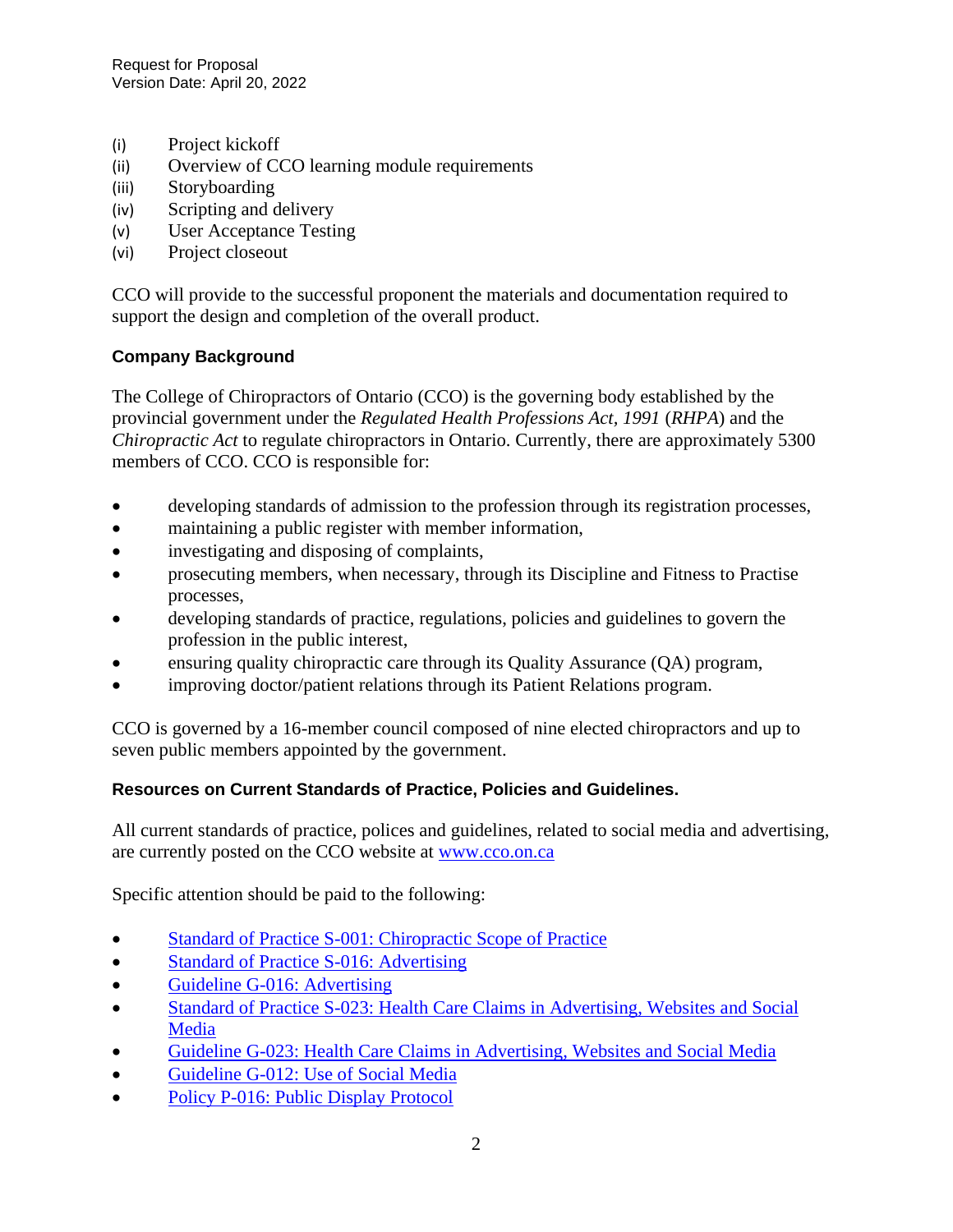## [Public Display Statement](https://cco.on.ca/wp-content/uploads/2017/10/public_display_statement_-_June_5_2015.pdf)

#### **How to Submit a Proposal**

- Proponents must submit all submissions electronically to Joel Friedman, Deputy  $(a)$ Registrar jfriedman@cco.on.ca and Dr. Katherine Tibor, Director of Professional Practice ktibor@cco.on.ca
- Submissions should be completed fully in a clear and comprehensible manner.  $(b)$
- Submissions should be in English.  $(c)$
- $(d)$ Submissions shall contain the following information:
	- (i) A description of your background, qualifications, and similar projects on which you have worked;
	- (ii) Examples of web-based learning modules that you have developed;
	- (iii) Any prior experience working with health regulators;
	- (iv) Bid price, including itemized costs and timelines for the project;
	- (v) References; and
	- (vi) Contact information.

#### **Deadline for Submissions**

Proponents must submit by the Closing Date of **June 30, 2022, 4:00 pm**. Any submissions or portions thereof received after the closing for that submission shall be disqualified and not be considered for any reason. The proponent will submit all submissions within sufficient time to ensure its arrival before the applicable closing for that submission.

#### **Conflict of Interest**

- $(a)$ Each proponent will disclose to CCO any actual or potential Conflict of Interest in relation to the RFP
- $(b)$ If a proponent would like to request a Conflict of Interest assessment to help it determine whether a Conflict of Interest exists or to propose mitigation measures, the proponent should request a Conflict of Interest assessment, no later than ten Business Days prior to Closing Date.
- $(c)$ While CCO will endeavour to provide a Conflict of Interest assessment prior to the applicable Closing date, CCO makes no guarantees that it will do so nor makes any representation that it will provide a Conflict of Interest assessment.
- If, at the determination of CCO in its discretion, a proponent is found to be in a Conflict  $(d)$ of Interest that cannot be resolved or the proponent fails to disclose any actual or potential Conflict of Interest, CCO may, at its discretion, disqualify the proponent from the RFP process or terminate any agreement entered into with the proponent pursuant to this RFP Process.

#### **Disclosure of Information**

The proponent hereby agrees that any information provided in its submissions, even  $(a)$ where it is identified as being supplied in confidence, may be disclosed by CCO where required by law, order of a court, or tribunal. The proponent hereby consents to the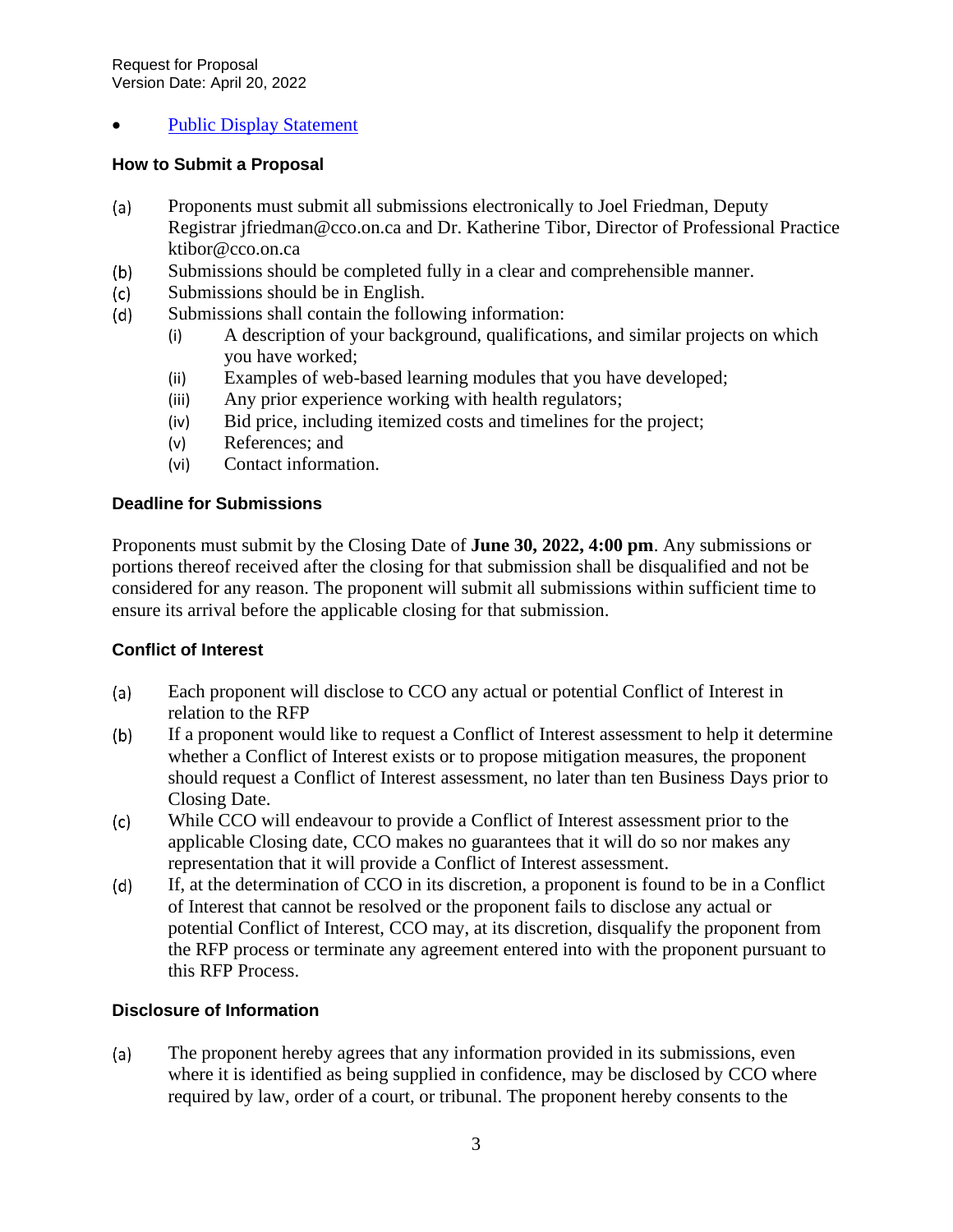disclosure, on a confidential basis, of its submissions by CCO to CCO's advisors retained for the purpose of evaluating or participating in the evaluation of the Submissions.

- CCO will not return a submission or any accompanying documentation submitted by the  $(b)$ proponent.
- $(c)$ Proponents will not use or incorporate into their submission any concepts, products or processes which are subject to copyright, patents, trademarks or other intellectual property rights of third parties unless proponents have, or will procure through licencing without cost to CCO, the right to use and employ such concepts, products and processes.
- $(d)$ All requirements, designs, documents, plans and information supplied by CCO to the proponents in connection with this RFP are and will remain the property of CCO. Upon request of CCO, all such designs, documents, plans and information (and any copies thereof) shall be returned to CCO.

# **Award**

- $(a)$ CCO will contact the successful proponent within 60 days of Closing Date
- CCO is not bound to accept the proposal with the lowest bid and reserves the right to not  $(b)$ choose any proponent from this process.

# **Practical Considerations for Submission**

- 1. Product development:
	- Overall budget
	- Format (e.g., live action, animation, mixed media; live or recorded, interactive components, knowledge testing)
	- Scripting and delivery
	- Final production
- 2. Launching:
	- Platform of delivery: live or pre-recorded, interactive component; knowledge testing; proof of attendance
	- **Announcements**
	- Mandatory or optional
	- Tied to registration or CE requirements?
- 3. Monitoring Compliance:
	- Tied to registration or CE requirements
	- Mandatory or optional/recommended
	- Available for remediation purposes
	- Use in PPA
- 4. Gathering feedback, evolving and growing:
	- Ongoing product development and evolution to accommodate for evolving changes in technology and practice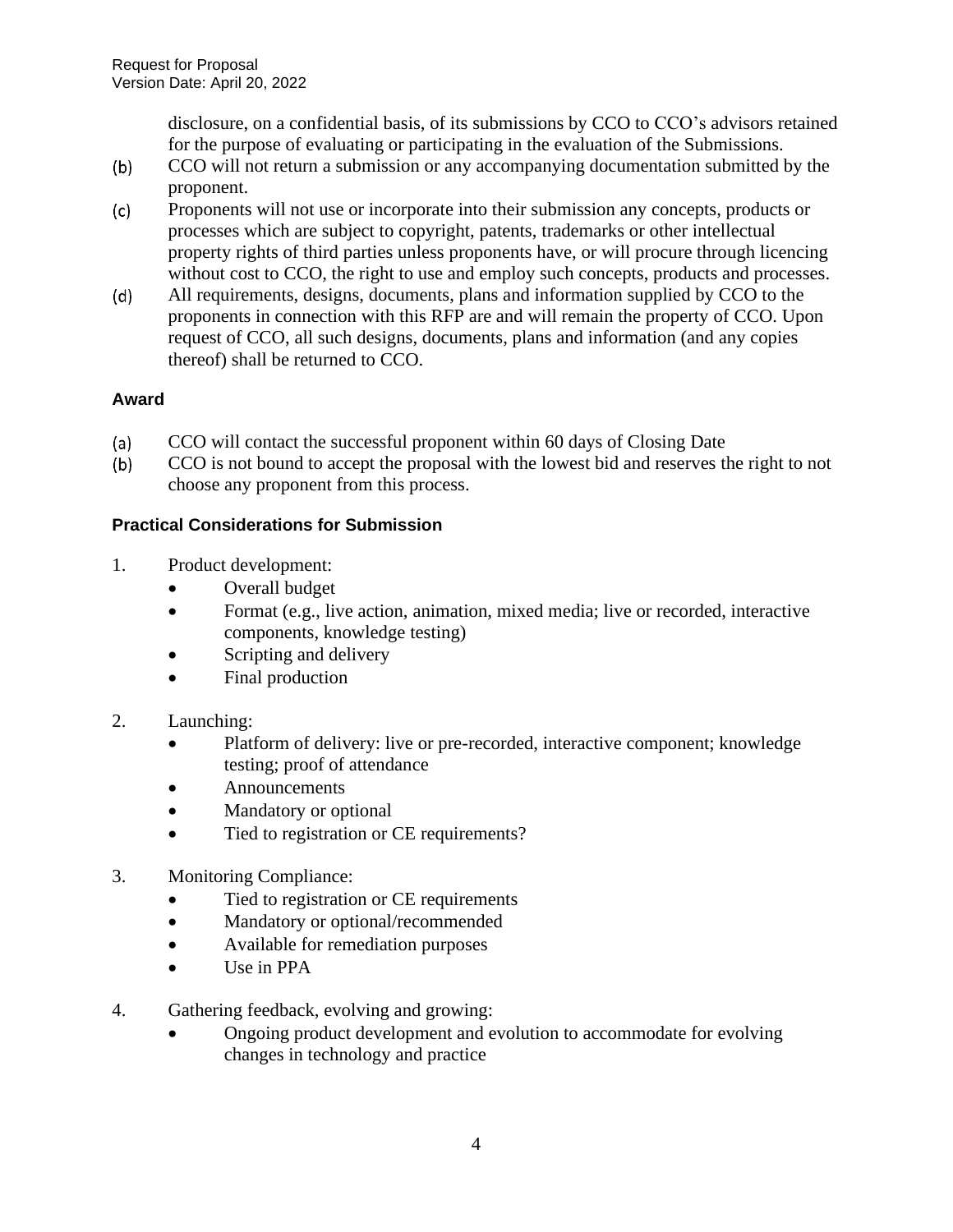Request for Proposal Version Date: April 20, 2022

## **Draft Program Outline**

The following should serve as a type of "Story-board" summary.

## **Introduction and welcome to the program**

#### **Who are we? Who are you?**

- CCO mandate
- OA mandate
- CCO council and governance model
- CCO Council and staff (generically presented to allow for future use acknowledging that changes in Council, committees and staff take place over time)

## **Why are we here/presenting this? Why this information is important and why you should attend/participate/pay attention?**

- Explain the issues
- Set expectations
- Show good/bad examples from archived cases
- Outline consequences for compliance and non-compliance
- Test knowledge and understanding
- Opportunity to ask questions and gain clarification

## **Goals and outcomes for participation**

- Public protection, fulfilling CCO and QA mandates
- Setting reasonable and appropriate expectations
- Provide an opportunity to proactively improve member behaviour
- Decrease poor performance on future PPAs
- Decrease complaints and/or referrals to discipline
- Opportunity to connect with members and provide proactive guidance

## **History of chiropractic advertising in Ontario**

- Phone books; office signage; newspaper ads; office pamphlets
- Social media has changed everything!
- Trends in use of social media in chiropractic practice AND in regulatory health care in general

## **Recent trends identified**

- Social media communications: what constitutes advertising: e.g., websites, homepage vs embedded pages, Facebook, Instagram, etc…, email newsletters, email blasts
- Challenges common to all regulated health professions and those specific to CCO; e.g.,